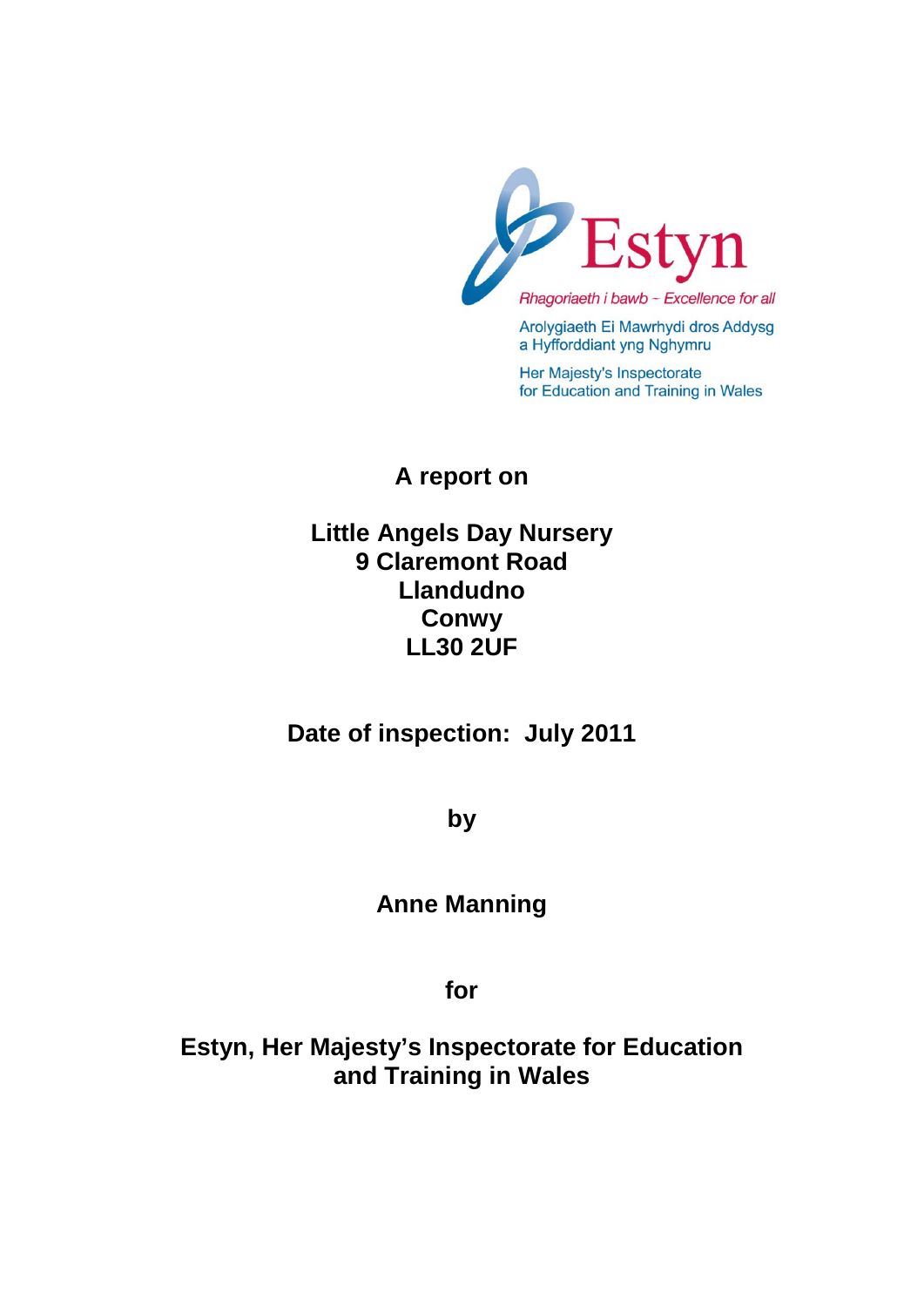During each inspection, inspectors aim to answer three key questions:

#### **Key Question 1: How good are the outcomes?**

#### **Key Question 2: How good is provision?**

#### **Key Question 3: How good are leadership and management?**

Inspectors also provide an overall judgement on the setting's current performance and on its prospects for improvement.

In these evaluations, inspectors use a four-point scale:

| <b>Judgement</b>      | What the judgement means                                                     |  |
|-----------------------|------------------------------------------------------------------------------|--|
| <b>Excellent</b>      | Many strengths, including significant<br>examples of sector-leading practice |  |
| Good                  | Many strengths and no important areas<br>requiring significant improvement   |  |
| <b>Adequate</b>       | Strengths outweigh areas for improvement                                     |  |
| <b>Unsatisfactory</b> | Important areas for improvement outweigh<br>strengths                        |  |

Every possible care has been taken to ensure that the information in this document is accurate at the time of going to press. Any enquiries or comments regarding this document/publication should be addressed to:

Publication Section Estyn Anchor Court Keen Road **Cardiff** CF24 5JW

or by email to [publications@estyn.gov.uk](mailto:publications@estyn.gov.uk)

This and other Estyn publications are available on our website: [www.estyn.gov.uk](http://www.estyn.gov.uk/)

**© Queen's Printer and Controller of HMSO 2011: This report may be re-used free of charge in any format or medium provided that it is re-used accurately and not used in a misleading context. The copyright in the material must be acknowledged as aforementioned and the title of the report specified.**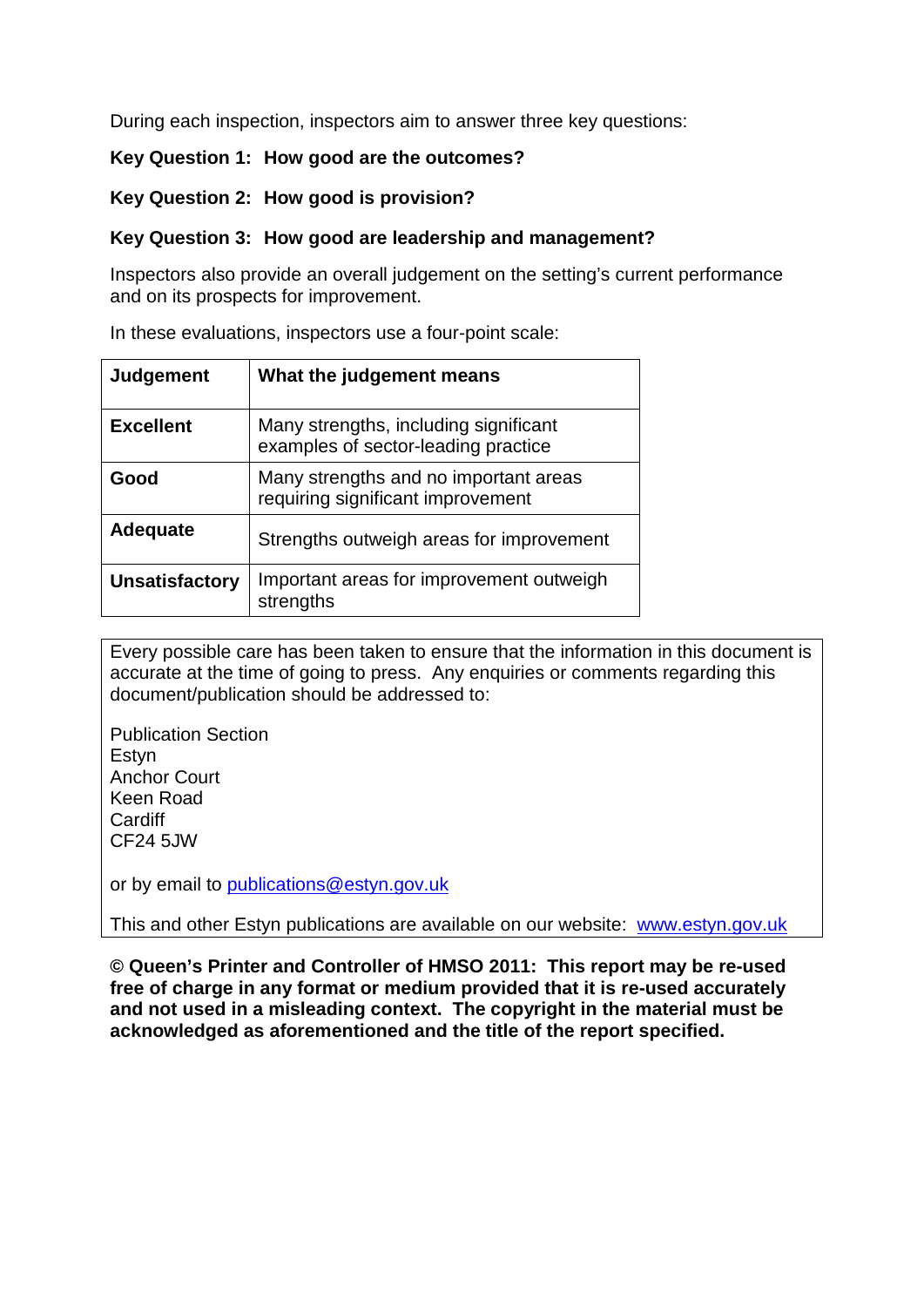## **Context**

Little Angels Day Nursery is based in a converted Edwardian house. The nursery is privately owned and opened in August 2000.

The small nursery is situated in North Wales, close to Llandudno town centre. The nursery is managed by the owner and the general day to day running is carried out by the management team. All three practitioners working with the children in preschool are qualified to level 3.

The entrance has information for parents to view when they drop off or collect their children. Inside, the two ground floor pre-school rooms are divided into areas for play and outside; the rear garden provides good opportunities for different outdoor activities.

The nursery is open all year and is registered with Care and Social Services Inspectorate Wales to provide full day care for 25 children. Nursery education is offered every morning except Monday during school term time. There are ten children aged three and two children aged four. Five children aged three are eligible for funding during this Summer Term, not all of whom were present during the inspection.

The last CSSIW inspection was in November 2010 and this is the first inspection by Estyn.

The nursery is English speaking, providing care and education for children from families for whom nearly all this is their first language. Nearly all are White British and no children have additional needs.

The nursery has an equal opportunities policy and an admission procedure that welcomes all children. The area served by the nursery is considered to be socially disadvantaged but the children attending come from a wide range of social backgrounds.

Little Angels Day Nursery receives support from Conwy Early Education.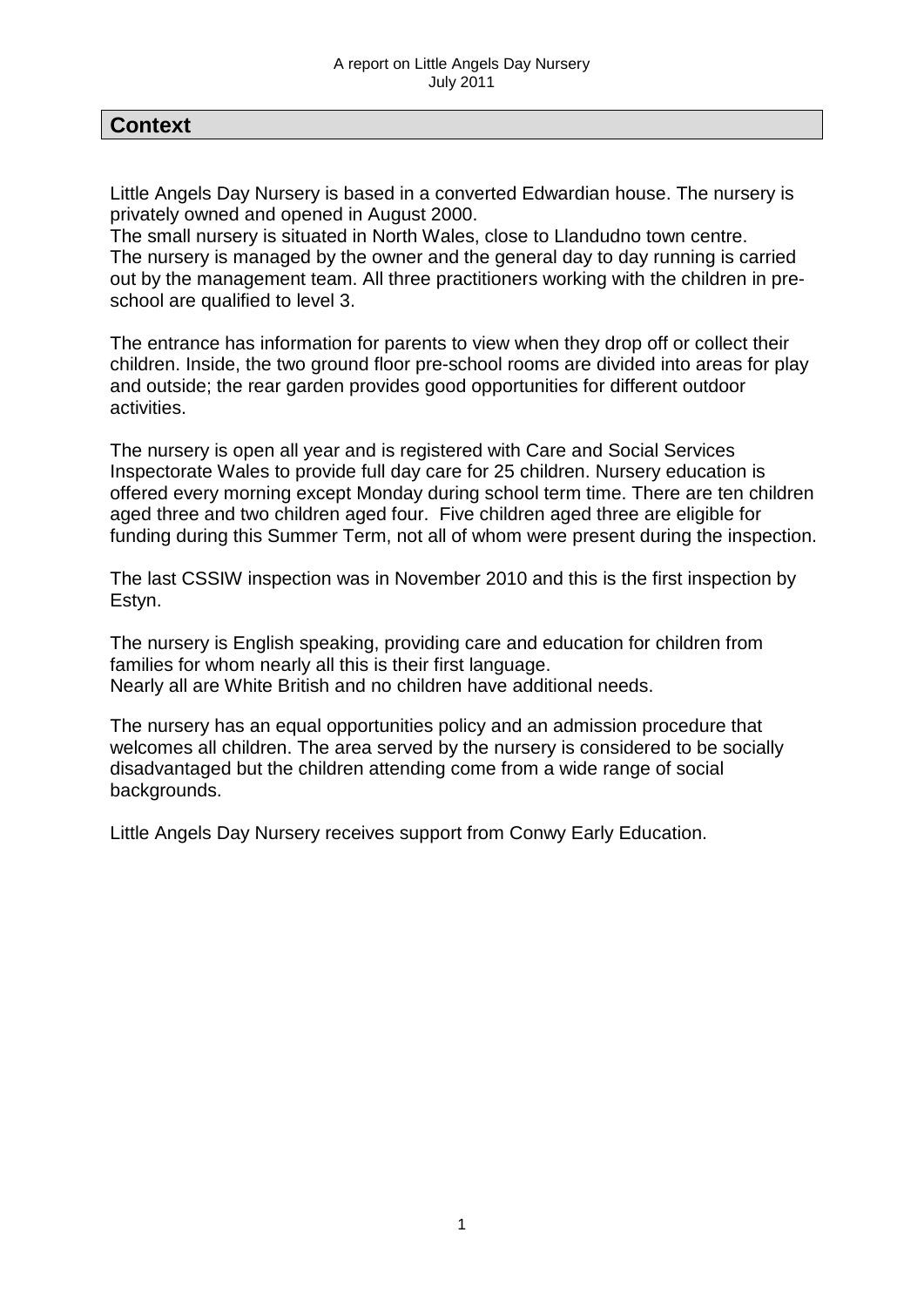#### A report on Little Angels Day Nursery July 2011

## **Summary**

| The nursery's current performance       | Good |
|-----------------------------------------|------|
| The nursery's prospects for improvement | Good |

#### **Current performance**

There is an excellent range of interesting and exciting learning experiences. Teaching is good. The provision effectively provides opportunities to develop early writing skills in all areas of learning. All children are confident learners

#### **Prospects for improvement**

A sense of purpose promotes and sustains development. There is a positive ethos whereby children and staff are valued. Clear aims are focussed on the needs of the children that are understood and implemented by practitioners.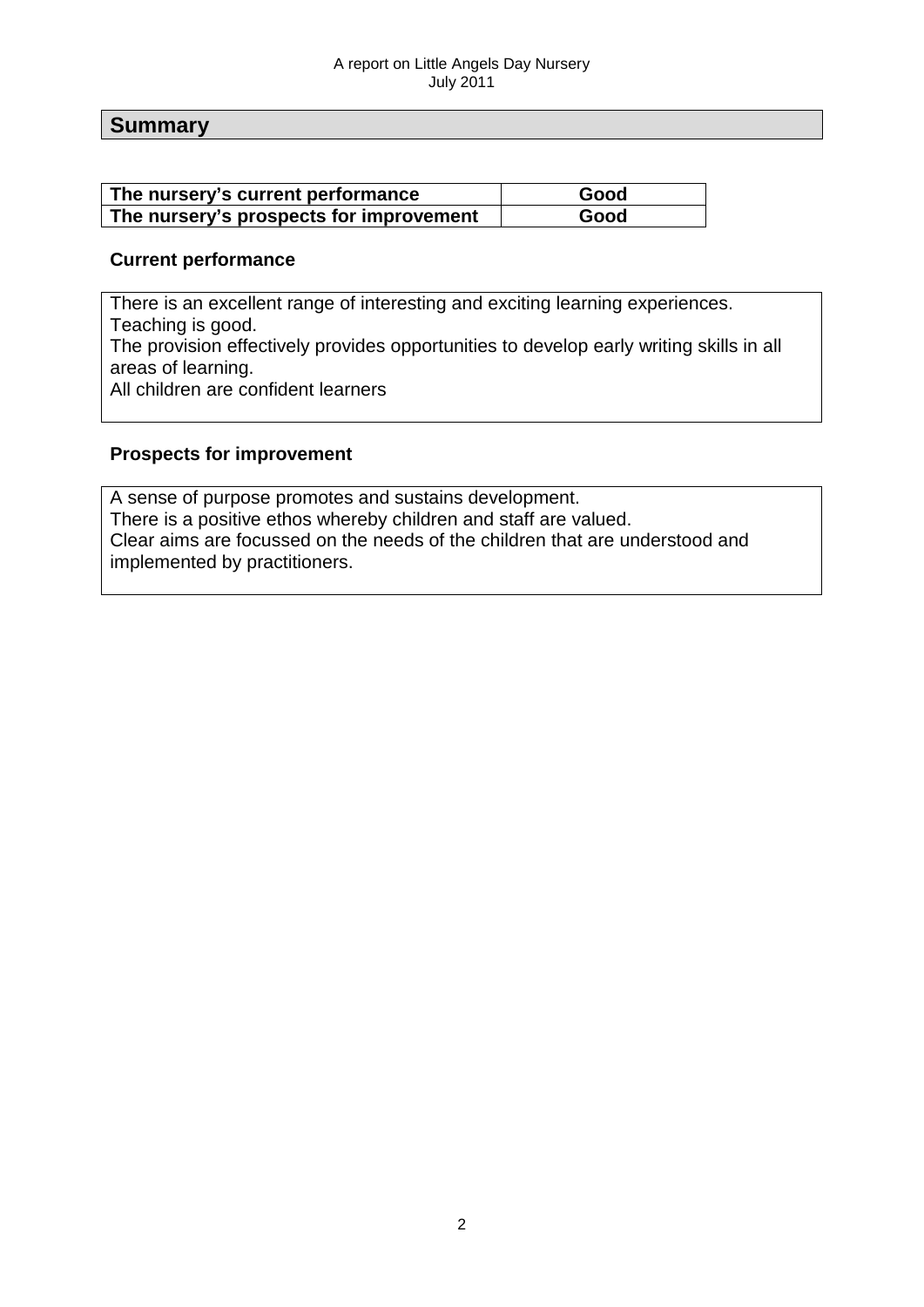## **Recommendations**

R1. Strengthen the planning and assessment process.

R2. Develop further links with local schools to support the transition of the children when they leave the nursery.

## **What happens next?**

The provider will produce an action plan that shows how the setting will address the recommendations.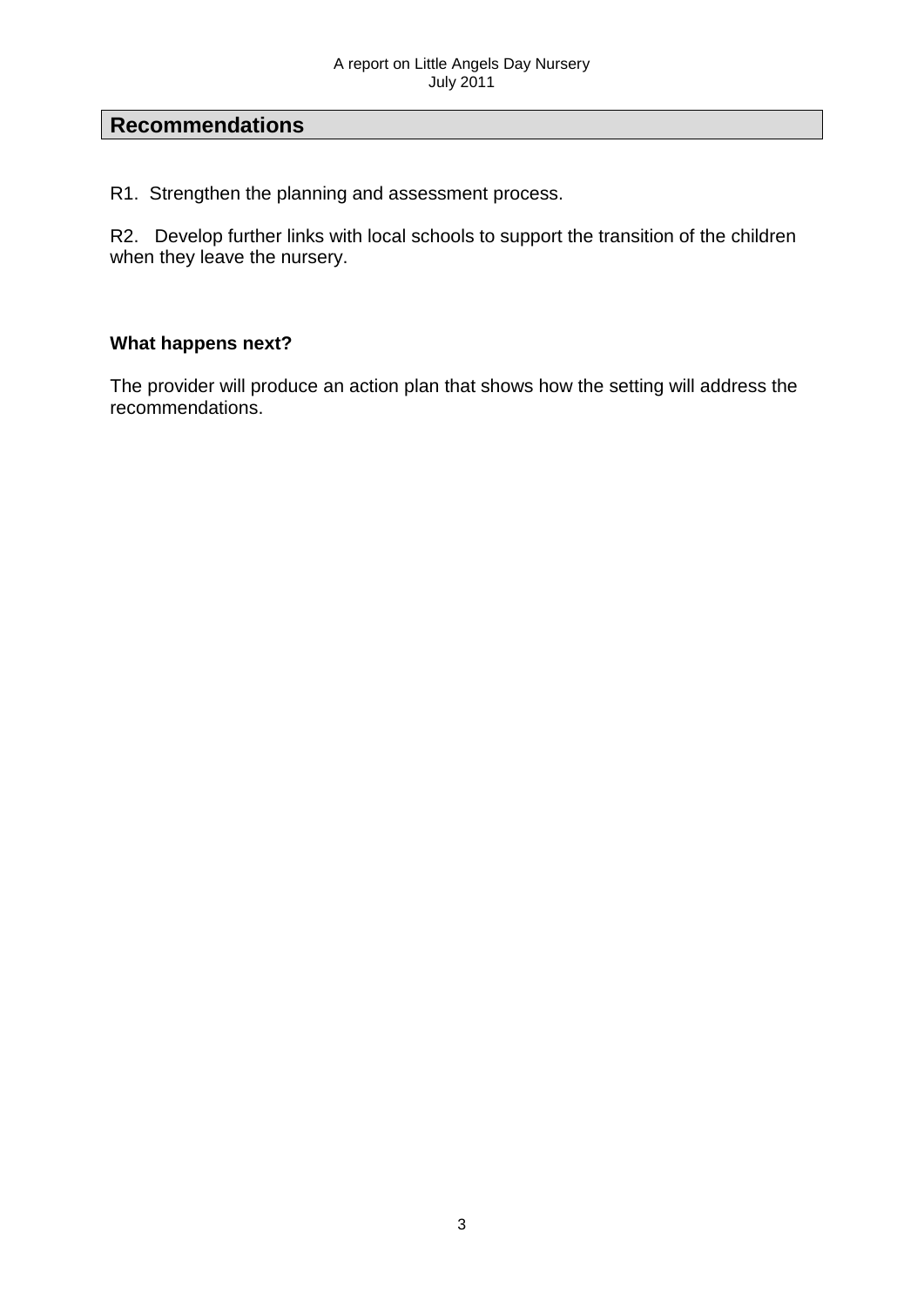## **Main findings**

| Key Question 1: How good are outcomes? |  |
|----------------------------------------|--|

#### **Standards: N/A**

There is no report on children's progress, standards in their skill development, Welsh language and wellbeing. This is because the number of relevant children present at the time of the inspection was too few to report on without identifying individual children.

#### **Wellbeing: N/A**

|  | Key Question 2: How good is provision? | Good |
|--|----------------------------------------|------|

#### **Learning experiences: Excellent**

The learning experiences effectively ensure that the children develop good thinking skills and are confident and independent learners who are happy to explore new experiences and develop new skills. They effectively enable children to form relationships, respect and tolerance for all. Innovative activities and learning experiences provide very effectively for the needs and interests of the children and they learn through an excellent range of first hand opportunities about the world in which they live.

The nursery makes excellent use of the learning experiences provided by the local environment including supermarkets, superstores and smaller shops. The children have been beach combing and to visit the re-cycling centre and park. They have learnt how to extract ink from a squid and how to touch a stuffed crocodile safely. All children have had the opportunity to look closely at sea life on the beach

and observe the skin of a mackerel through a magnifying glass. They learn to care for animals such as guinea pigs, rabbits and fish.

They have learned about differences in time, for example by looking at irons in the antique shop. Children have compared the size of garden snails with African land snails and re-created their own story of a hungry caterpillar by purchasing the same fruit at the supermarket.

The curriculum builds systematically on existing knowledge, understanding and skills. The children have made books about many of their visits and re-created most of their experiences in the nursery to effectively consolidate and extend their learning, for example they have made their own shops, beach, café and sea life centre.

There are good opportunities for the children to listen to each other and share their experiences and news. Language, communication, writing and stories are effectively embedded throughout the curriculum. Excellent opportunities for mark making are built into the experiences of the children both indoor and out. Skills are encouraged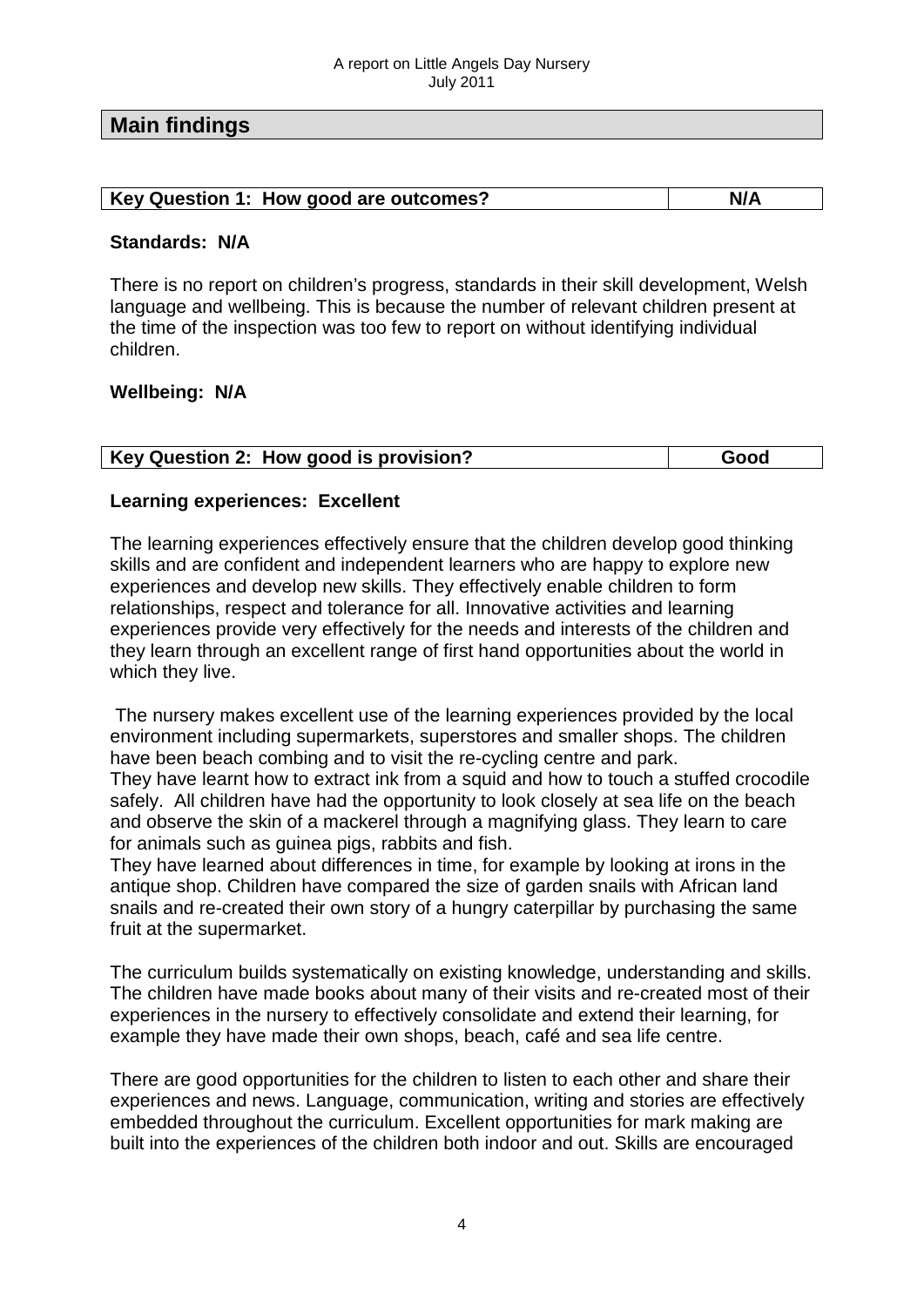and developed by the strategic positioning of toys and a plentiful supply of pens, pencils and notebooks to support mark making and early writing skills. Mathematical language, numbers and ICT are rooted in the curriculum across all areas of learning.

There are opportunities for children to develop their imaginations through a variety of role play situations and use money in different contexts, for example children have used coins as treasure and handled money using the self service till at a very large supermarket.

Children are actively encouraged to use the Welsh language throughout the session and the nursery effectively develops knowledge and understanding of traditions.

Flexible planning engages all children and their interests are noted and incorporated into the plans and as a result children make very good progress towards the Foundation Phase outcomes.

## **Teaching: Good**

Practitioners effectively start the session with a re-cap on previous activities and a good explanation of what is going to happen that morning.

Practitioners give good explanations and make good use of questioning to extend the progress of the children. Practitioners know when to observe and when to join in and develop the play and learning opportunities.

They understand the requirements of the Foundation Phase and they have high expectations of the children. There is a good balance between child selected and practitioner led activities. The practitioners understand the importance of providing exciting opportunities for the children to learn through their play experiences. They make effective use of informal learning opportunities and good use of resources both indoor and out.

They support the children effectively in their use of technology including B Bot and using the self service till in a large supermarket.

Practitioners encourage the use of books by providing the same resources for the children as in the book they are reading, for example play dough and coloured feathers for the story of Ticw the Welsh bear.

The practitioners have effectively developed confident learners who are happy to talk about and share their play and opinions.

The use of the Welsh language and supporting resources are very good particularly during circle time when puppets are used to develop the learning of the children through rhymes songs and stories. Children respond particularly well and the majority are confident to use Welsh spontaneously.

An assessment booklet is completed 'Me' and the statements are highlighted when the outcomes have been achieved. A file contains supporting evidence in the form of notes and photographs. Although progress and well being are tracked across the areas of learning, information is not always effectively used to plan the individual children's next steps in learning.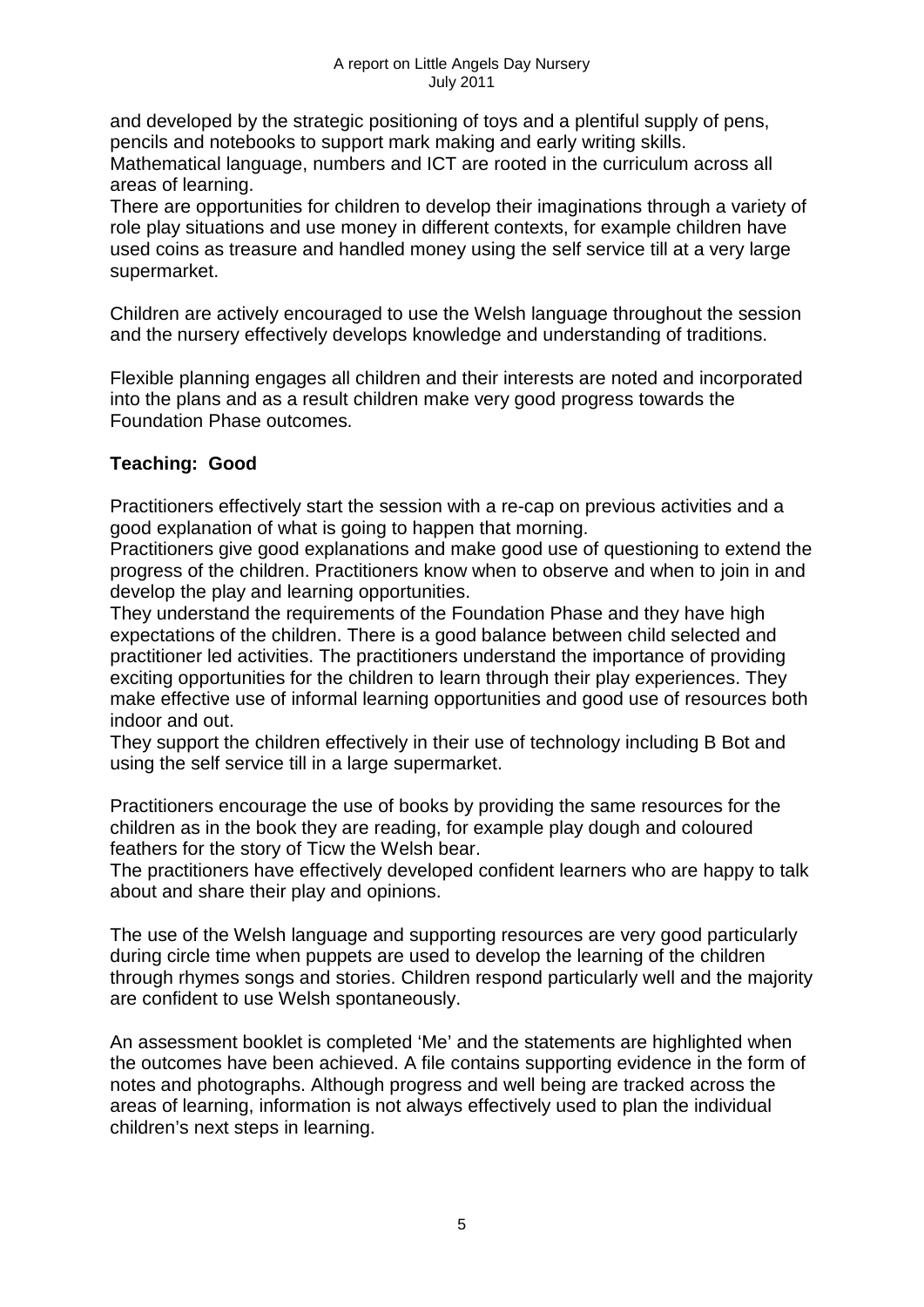## **Care, support and guidance: Good**

The setting is secure with a safe entry system ensuring the children's safety. There are appropriate risk assessments for all activities. The setting succeeds in helping every child to take advantage of the learning experiences provided for them and to participate fully in the life of the setting.

There are good opportunities for the children to discuss their feelings during circle time and say why they feel happy or sad.

Children are effectively encouraged to distinguish right from wrong and say sorry if they hurt their friends. Children are very well behaved and say please and thank you. Pre-school promises have been developed with the children that encourage them to be kind and thoughtful, such as quiet voices and kind hands. Practitioners respond well and challenge any poor behaviour.

The setting effectively uses links with home to settle children, using their interests and things they do at home as topics and themes such as pets. They are encouraged to bring into nursery items from home to share with the other children.

Learning experiences promote children's personal development including their spiritual, moral, social and cultural development.

The nursery has created an environment where children care about each other. A sense of awe and wonder about the world has been developed by a range of outstanding learning experiences, for example removing the ink from a squid when learning about different types of fish.

There are no children with additional needs but systems are in place in the nursery to support these children, their families and help them progress. Nursery identifies learning needs when they join the setting and there are effective arrangements to support their health, well being and learning.

Children are happy and secure with the adults around them and they are confident to ask for support. There are good induction arrangements into the nursery that ensure sure that children settle well and quickly.

Nursery fully meets safeguarding responsibilities and ensures the safety of all the children.

#### **Learning environment: Good**

The setting is inclusive and all children have equal access to all areas of provision. There is a clear emphasis on respecting and celebrating diversity, for example with Indian day.

The nursery has sufficient practitioners who have knowledge and expertise to teach the Foundation Phase curriculum. Practitioners work well with the children and make effective use of the limited space by creating a stimulating learning environment both indoor and outdoors.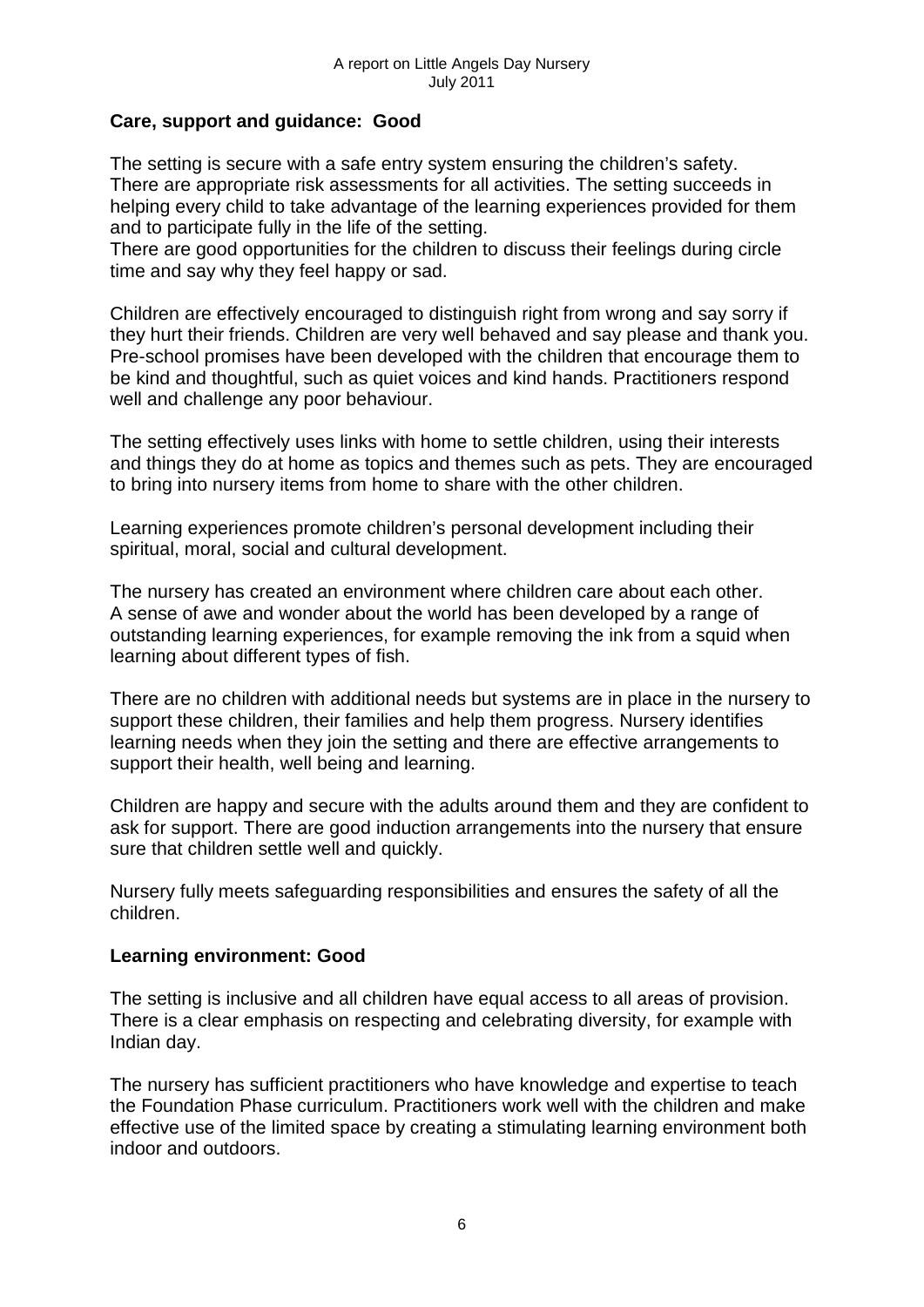There is a good supply and range of excellent resources that are well matched to the stage of development of the children.

The well maintained accommodation and resources actively support learning across all areas of the curriculum. The resources in the community, for example the large and small shops are used very effectively to supplement those of the nursery and enrich the curriculum.

|  | Key Question 3: How good are leadership and management? | Good |
|--|---------------------------------------------------------|------|
|--|---------------------------------------------------------|------|

## **Leadership: Good**

The setting is well led.

The leader/owner is aware of her role and responsibilities and there is a sense of purpose that promotes and sustains improvement. Children and staff are well supported and there is a very clear direction and purpose in the nursery.

Practitioners have an appraisal three times each year and a performance development plan is produced. This links effectively to the needs of the children in the nursery. Any poor performance is challenged and refresher training is accessed with practice of practitioners observed.

Leaders implement policies and procedures well and as a result the outcomes for children are good.

Relationships between children and their parents and carers and the owner and management team are good and contribute significantly to the sense of community. Leaders successfully use relevant information about the nursery and have a sustained focus on achieving progress towards the priorities of the setting.

## **Improving quality: Good**

A self-evaluation report has been completed that effectively identifies strengths and areas for improvement. Practitioners know the setting well and development within the nursery is recognised and action is taken to maintain good practice and make any necessary changes.

There is a positive culture of self-evaluation and practitioners are open to new ways of working and trying out different things. They actively share their experience, knowledge and ideas. Practitioners are able to evidence how they have effectively improved the provision, standards and outcomes.

## **Partnership working: Good**

Community links are used very effectively to support the learning of the children. Parents are told about the work of the nursery by talking to practitioners on a daily basis and of their children's progress by having the opportunity to look at their child's file. There is a good relationship with parents and they are informed of what is happening in the nursery by a newsletter, a special evening and a face book page.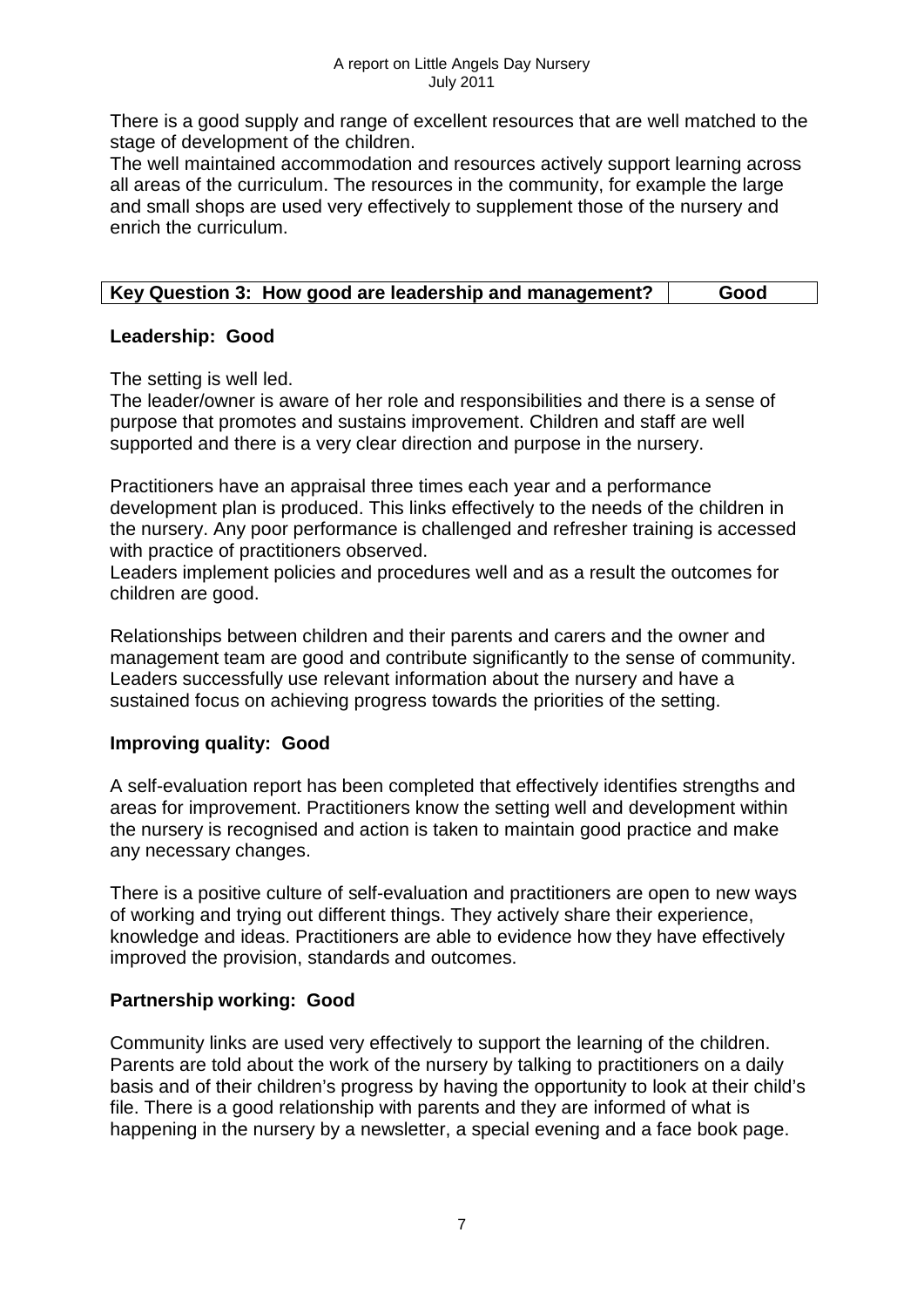The page is updated regularly with learning experiences and activities and there is the opportunity to provide feedback. Very positive comments have been received from the community.

Practitioners actively encourage parents to be involved in the setting and to extend the learning of the children, for example the parental involvement in Indian day.

The nursery works effectively in partnership with local colleges and schools offering childcare placements and work experience. A very positive relationship with the local authority teacher enhances the work of the setting. Practitioners work well together as a team and share information.

Children attend local schools and have been on transition visits with their parents. The relationship between the nursery and schools is underdeveloped. Stronger links would facilitate and support the transition of the children and also provide a valuable opportunity to share ideas and good practice.

### **Resource management: Good**

Resources in the nursery are used well and link effectively to the children's homes, for example a pirate ship to enhance the topic work. Children's ideas, suggestions and ideas are noted and planned into the curriculum.

The nursery makes excellent use of the local community and surrounding area to provide a range of outstanding experiences and opportunities for learning.

The setting makes good use of funding and uses resources from the toy library and liaison teacher to improve progress and outcomes for the children. All resources are managed and deployed effectively to support the learning of the children.

Leaders and managers have a good understanding of budget matters and prioritise these effectively according to plans for improvement.

Financial decisions are evaluated for impact on outcomes and the nursery provides good value for money.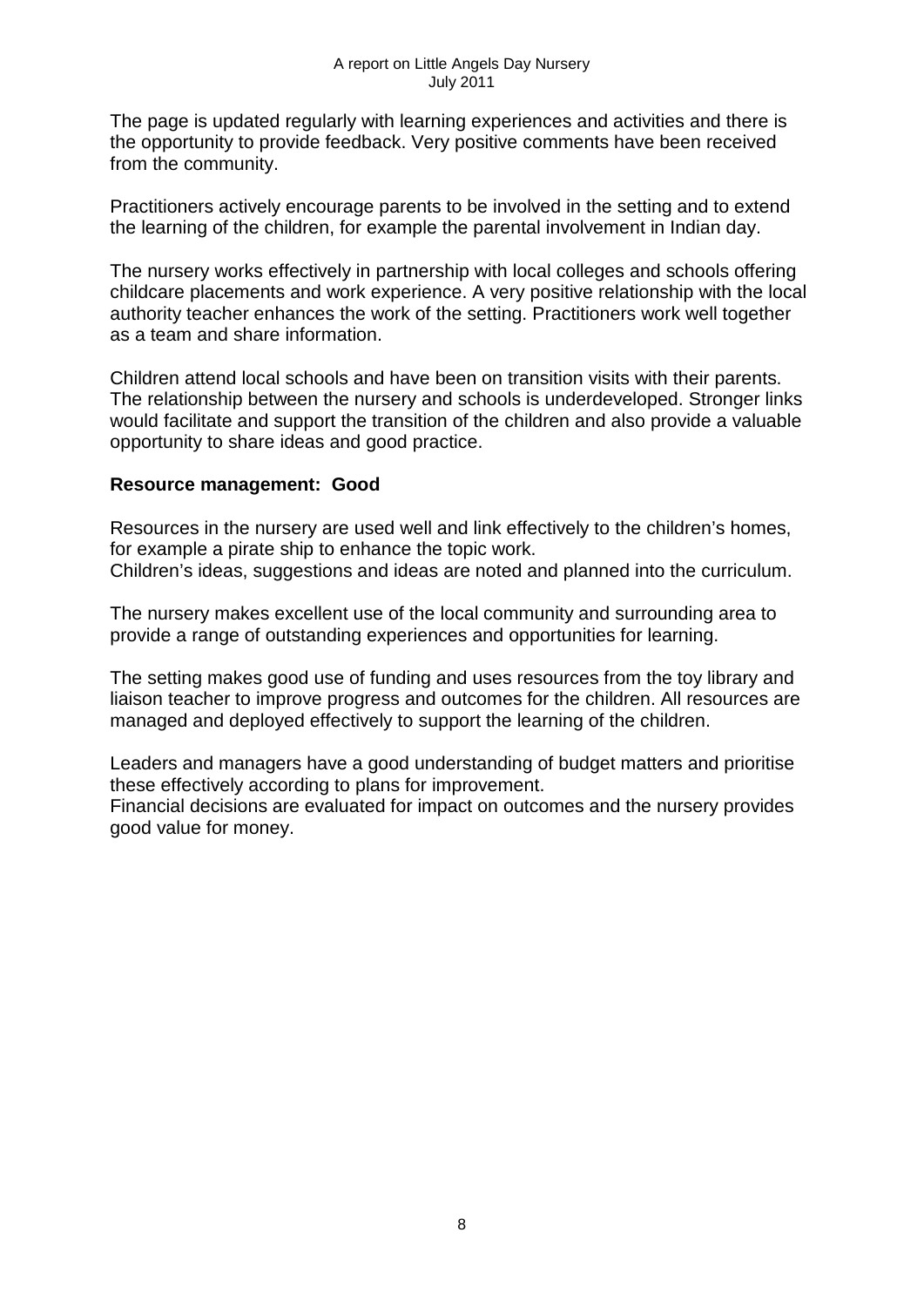## **Appendix 1**

### **Responses to parent questionnaires**

100% parents strongly agreed with all the statements on the inspection questionnaire Including:

I am satisfied with the setting.

My child likes this setting.

My child was helped to settle in well when he or she started at the setting.

My child is making good progress at the setting.

Children behave well in the setting.

Teaching is good.

Staff treat all children fairly and with respect.

My child is encouraged to be healthy and to take regular exercise.

My child is safe at the setting.

I am kept well informed about my child's progress.

I feel comfortable about approaching the setting with questions, suggestions or a problem.

I understand the setting's procedure for dealing with complaints.

My child is well prepared for moving on to school.

There is a good range of activities including trips or visits.

The setting is well run.

## **Responses to discussions with children**

Children were very confident in the nursery and spent time talking to the inspector about what they were doing.

They like the nursery and the staff.

They enjoy the activities and the outings and they enjoy being able to write their names.